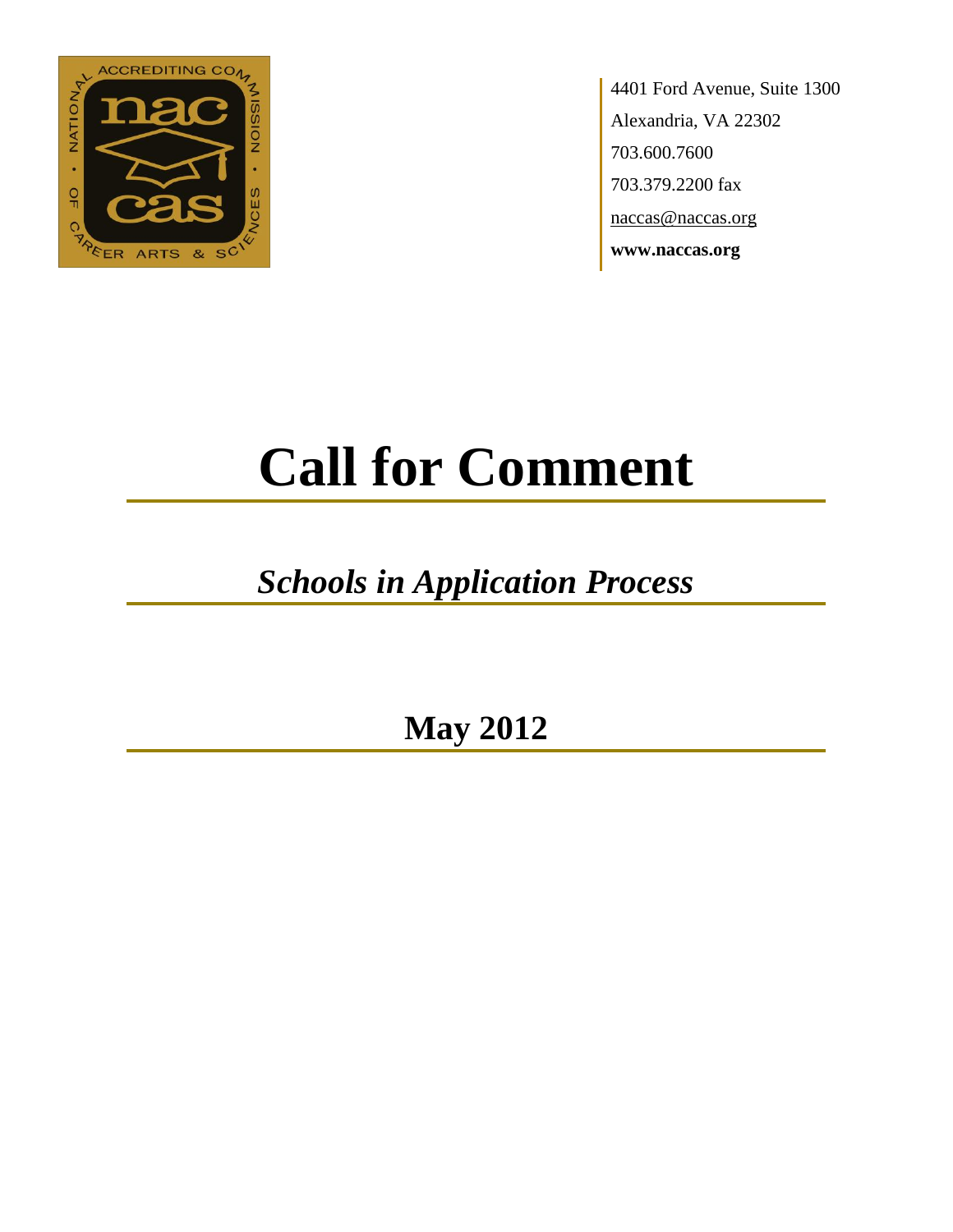### -- **List of Schools in the Application Process**

*In accordance with Sections 10.0 and 10.1 of NACCAS' Rules of Practice and Procedure and 34 CFR 602.23(b), the NACCAS Board of Commissioners seeks comments on institutions that are currently in the process of applying for accreditation or renewal of accreditation.*

Instructions: If you have information that would contribute to the Commission's review of any of the institutions listed below, please complete the attached comment form and e-mail it to Afsheen Mirza at [amirza@naccas.org.](mailto:amirza@naccas.org) Please include the following in the subject line of your email: School List Call for Comment: May 2012. Pursuant to Section 10.1 of NACCAS' *Rules of Practice and Procedure*, please submit all comments within (15) days of the date of distribution of this Call for Comment.

#### Arkansas

The Salon Professional Academy Ref. #013042-00 4619 JFK Boulevard North Little Rock, AR 72116 **Process: Renewal of Accreditation**

#### California

| <b>Lancaster Beauty School</b><br>44646 North 10 <sup>th</sup> Street West | Ref. #014104-00 |
|----------------------------------------------------------------------------|-----------------|
| Lancaster, CA 93534                                                        |                 |
| <b>Process: Renewal of Accreditation</b>                                   |                 |
| Career Academy of Beauty                                                   | Ref. #014118-00 |
| 12471 Valley View Street                                                   |                 |
| West Garden Grove, CA 92845                                                |                 |
| <b>Process: Renewal of Accreditation</b>                                   |                 |
| Lytle's Redwood Empire Beauty College, Inc.                                | Ref. #014125-00 |
| 186 Wikiup Drive                                                           |                 |
| Santa Rosa, CA 95403                                                       |                 |
| <b>Process: Renewal of Accreditation</b>                                   |                 |
| Marinello School of Beauty                                                 | Ref. #014241-00 |
| 1035 Market Street                                                         |                 |
| San Francisco, CA 94103                                                    |                 |
| <b>Process: Renewal of Accreditation</b>                                   |                 |
| The Real Barbers College                                                   | Ref. #014369-00 |
| 528 West Lincoln Avenue                                                    |                 |
| Anaheim, CA 92805                                                          |                 |
| <b>Process: Renewal of Accreditation</b>                                   |                 |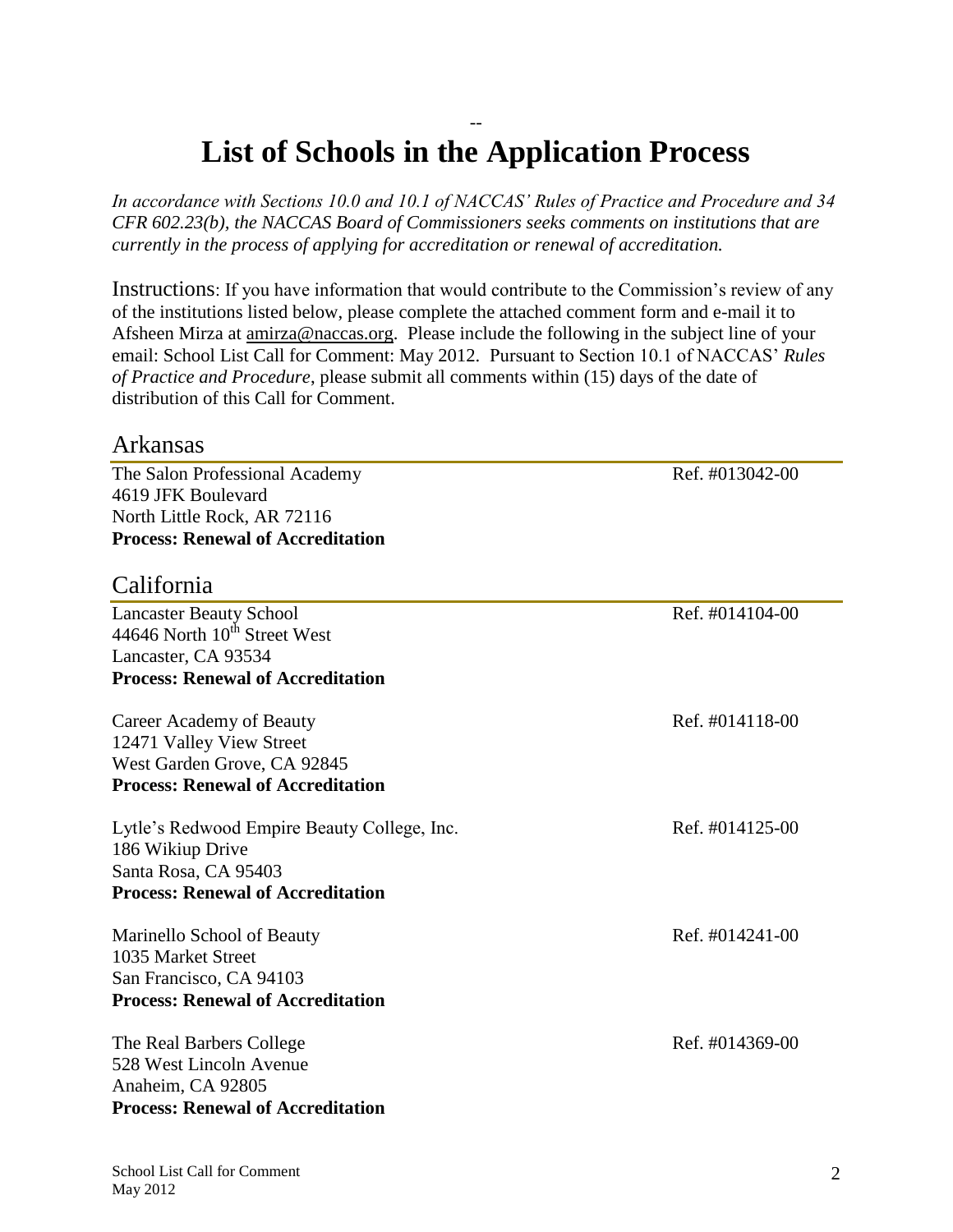Marinello School of Beauty Ref. #B14241-01 2525 Dominic Drive, Suite E Chico, CA 95928 **Process: Renewal of Accreditation**

Marinello School of Beauty Ref. #B14241-02 1560 Market Street Redding, CA 96001 **Process: Renewal of Accreditation**

#### Colorado

United Beauty College Ref. #015048-00 1907 West Mississippi Avenue Denver, CO 80223 **Process: Renewal of Accreditation**

#### Georgia

Paul Mitchell The School- Esani Ref. #020016-00 1003 Mansell Road Roswell, GA 30076 **Process: Renewal of Accreditation**

#### Iowa

The Salon Professional Academy Ref. #025041-00 1550 South  $1<sup>st</sup>$  Avenue Iowa City, IA 52240-6083 **Process: Renewal of Accreditation**

#### Illinois

Niles School of Beauty Culture Ref. #023136-00 8057 North Milwaukee Avenue Niles, IL 60714 **Process: Renewal of Accreditation**

Cameo Beauty Academy **Ref.** #023154-00 9714 South Cicero Avenue Oak Lawn, IL 60453 **Process: Renewal of Accreditation**

Skin Care and Spa Institute, Inc.  $\qquad \qquad$  Ref. #023177-00 10024 Stokie Boulevard, Suite 301 Skokie, IL 60077 **Process: Renewal of Accreditation**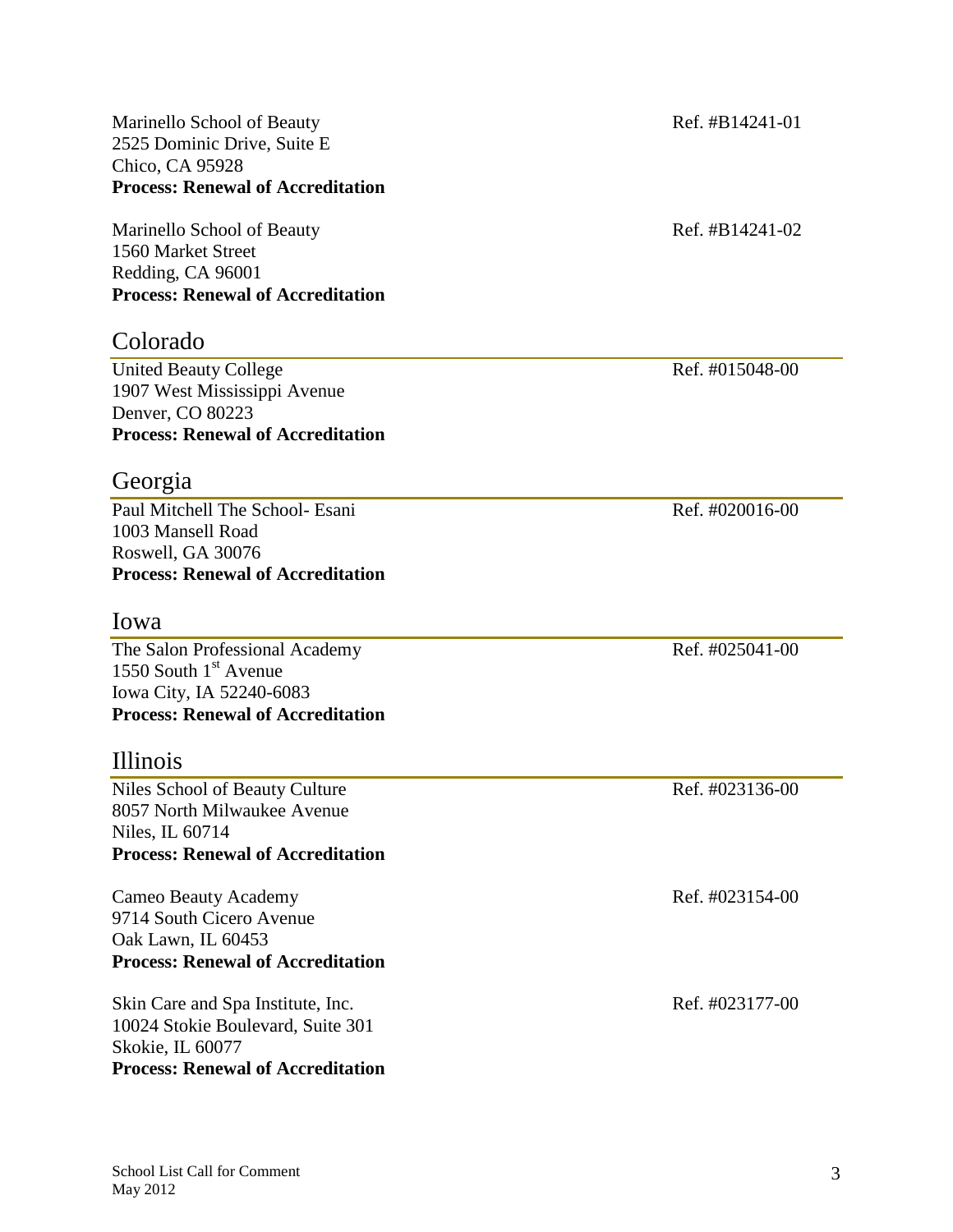## Indiana

| Apex Academy of Hair Design                                    | Ref. #024005-00 |
|----------------------------------------------------------------|-----------------|
| 333 Jackson Street                                             |                 |
| Anderson, IN 46016                                             |                 |
| <b>Process: Renewal of Accreditation</b>                       |                 |
| Paul Mitchell the School Indianapolis                          | Ref. #024085-00 |
| 8751 US Highway 31 South                                       |                 |
| Indianapolis, IN 46227                                         |                 |
| <b>Process: Renewal of Accreditation</b>                       |                 |
| Lil Lou's Barber College                                       | Ref. #024087-00 |
| 4509 Broadway Street                                           |                 |
| Gary, IN 46409                                                 |                 |
| <b>Process: Renewal of Accreditation</b>                       |                 |
| Kansas                                                         |                 |
| B-Street Design School of International Hair Styling-Manhattan | Ref. #026005-00 |
| 512 Poyntz Avenue                                              |                 |
| Manhattan, KS 66502                                            |                 |
| <b>Process: Renewal of Accreditation</b>                       |                 |
| Kentucky                                                       |                 |
| Lindsey Institute of Cosmetology                               | Ref. #027047-00 |
| 1059 Shive Lane                                                |                 |
| Bowling Green, KY 42103                                        |                 |
| <b>Process: Renewal of Accreditation</b>                       |                 |
| Tri-State Institute of Hair Design                             | Ref. #027048-00 |
| 195 Commercial Drive, Suite 100                                |                 |
| London, KY 40744                                               |                 |
| <b>Process: Renewal of Accreditation</b>                       |                 |
| Louisiana                                                      |                 |
| Mark Anthony Institute                                         | Ref. #I10026-00 |
| 4244 Highway 22, Suite 1                                       |                 |
| Mandeville, LA 70471                                           |                 |
| <b>Process: Initial Accreditation</b>                          |                 |
| <b>Massachusetts</b>                                           |                 |
| DiGrigoli School of Cosmetology, Inc.                          | Ref. #031044-00 |
| 1578 Riverdale Street                                          |                 |
| West Springfield, MA 01089                                     |                 |
| <b>Process: Renewal of Accreditation</b>                       |                 |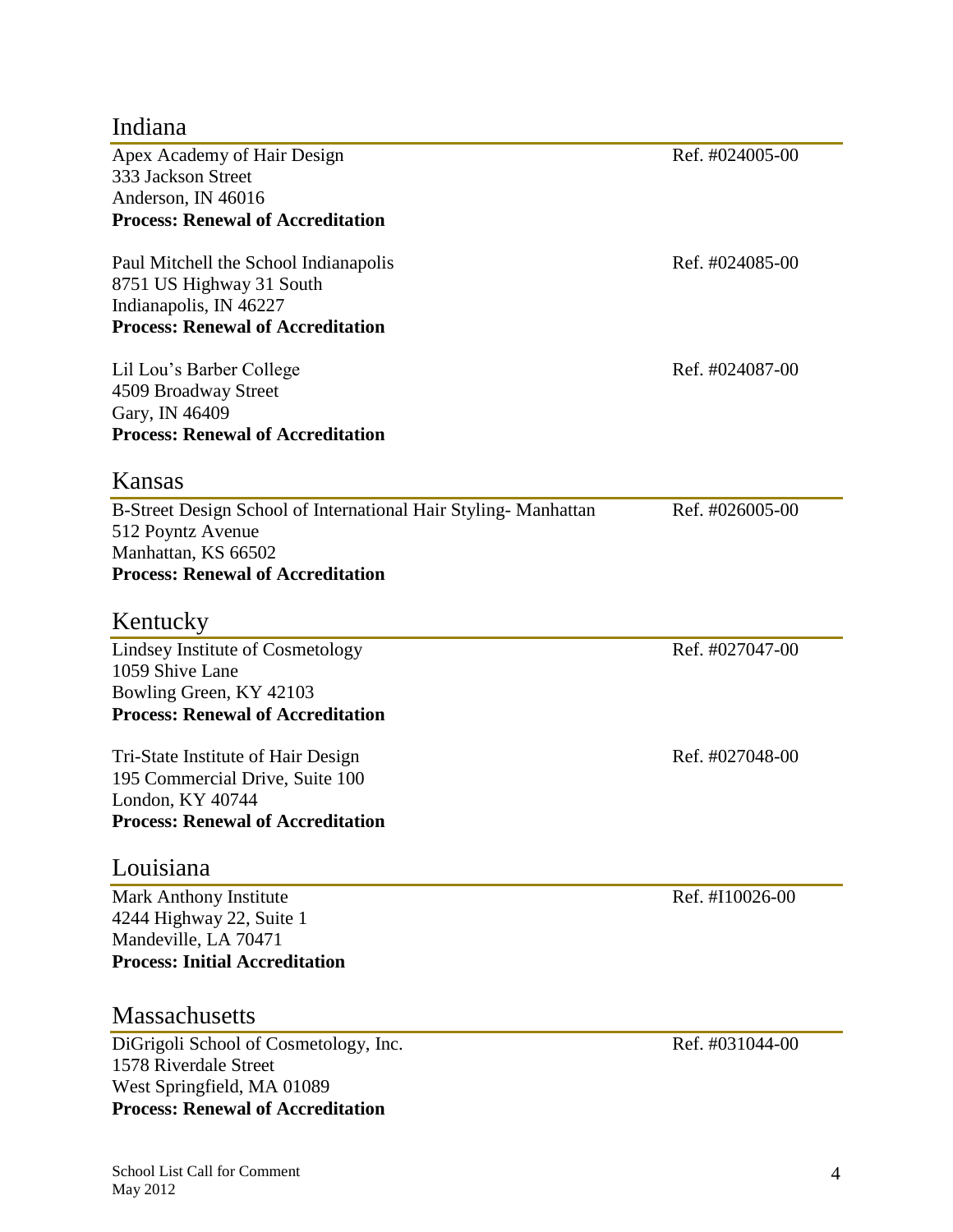**Process: Renewal of Accreditation**

McLaurin Mart Pearl, MS 39208

#### Maine

| <b>Empire Beauty School</b>                       | Ref. #029005-00 |
|---------------------------------------------------|-----------------|
| 319 Marginal Way                                  |                 |
| Portland, ME 04101                                |                 |
| <b>Process: Renewal of Accreditation</b>          |                 |
| <b>Empire Beauty School</b>                       | Ref. #B29005-02 |
| 30 Skyway Drive                                   |                 |
| Caribou, ME 04736                                 |                 |
| <b>Process: Renewal of Accreditation</b>          |                 |
| <b>Empire Beauty School</b>                       | Ref. #B29005-03 |
| 639 Broadway                                      |                 |
| Bangor, ME 04401                                  |                 |
| <b>Process: Renewal of Accreditation</b>          |                 |
| <b>Empire Beauty School</b>                       | Ref. #B29005-04 |
| 251 Kennedy Memorial Drive                        |                 |
| Waterville, ME 04901                              |                 |
| <b>Process: Renewal of Accreditation</b>          |                 |
| Michigan                                          |                 |
| Blue Water College of Cosmetology, Inc.           | Ref. #A32108-02 |
| DBA Platinum College of Cosmetology- East         |                 |
| 23620 Harper                                      |                 |
| St. Clair Shore, MI 48080                         |                 |
| <b>Process: Initial Branch Accreditation</b>      |                 |
| David Pressley Professional School of Cosmetology | Ref. #032002-00 |
| 1127 South Washington Street                      |                 |
| Royal Oak, MI 48067                               |                 |
| <b>Process: Renewal of Accreditation</b>          |                 |
| David Pressley Professional School of Cosmetology | Ref. #B32002-01 |
| 21255 Wick Road                                   |                 |
| Taylor, MI 48180                                  |                 |
| <b>Process: Renewal of Accreditation</b>          |                 |
| Mississippi                                       |                 |
| The Academy of Hair Design #4                     | Ref. #034007-00 |
| 3167 Highway 80 East                              |                 |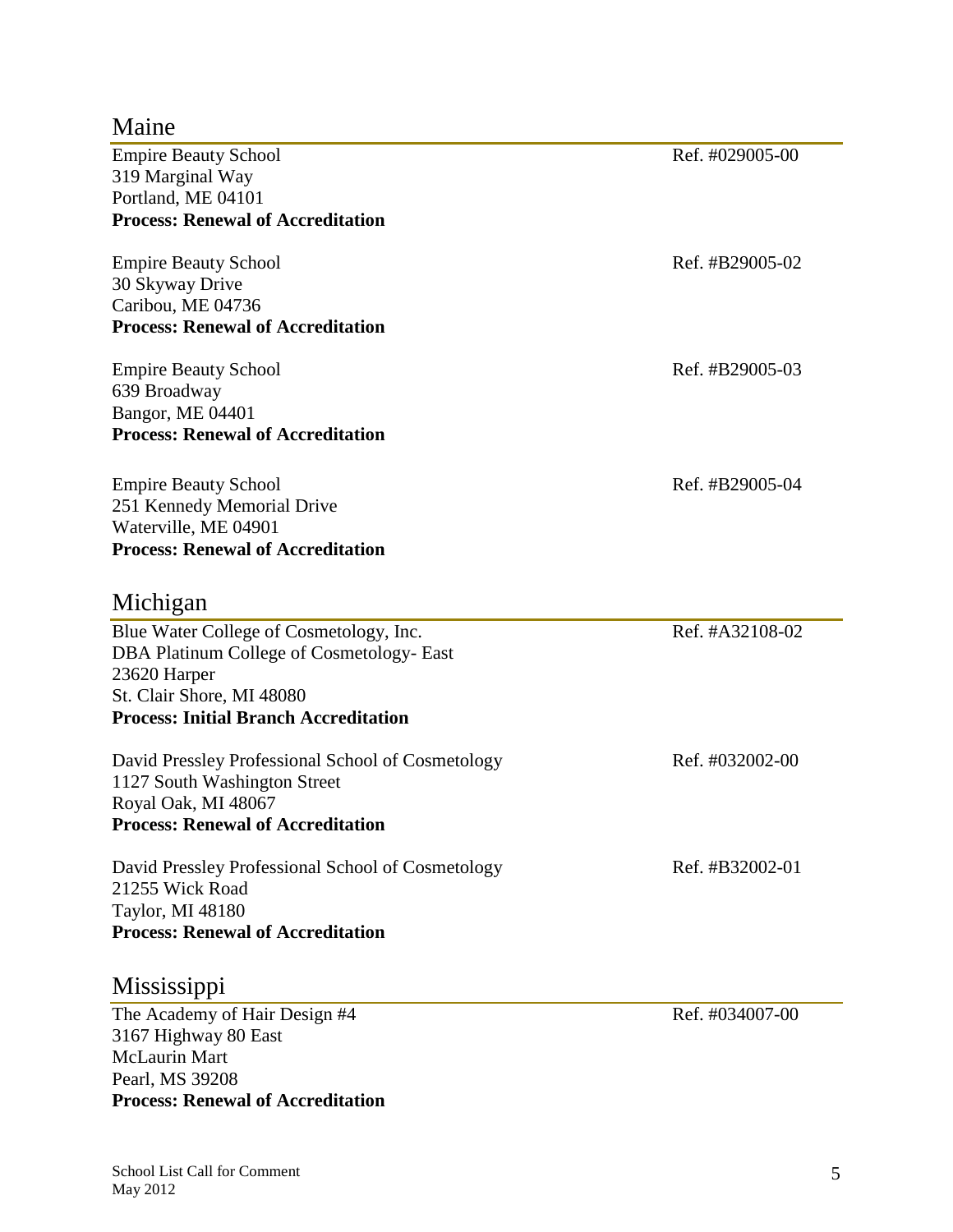#### Missouri

St. Charles Barber College Ref. #I10010-00 1022 South Benton Saint Charles, MO 63301 **Process: Initial Accreditation**

The Salon Professional Academy Ref. #035108-00 4720 Gretna Road Branson, MO 65616 **Process: Renewal of Accreditation**

#### Nebraska

Joseph's College of Beauty Ref. #037021-00 1620 East 4<sup>th</sup> Street North Platte, NE 69101 **Process: Renewal of Accreditation**

#### Nevada

Marinello School of Beauty Ref. #038001-00 5001 East Bonanza Road, Suite 110 Las Vegas, NV 89110 **Process: Renewal of Accreditation**

Marinello School of Beauty Ref. #B38001-01 4451 East Sunset Road, #14 Henderson, NV 89014 **Process: Renewal of Accreditation**

#### New Jersey

The Artistic Academy of Hair Design Ref. #040043-00 301 Gibraltar Drive, Suite 1A Morris Plains, NJ 07950 **Process: Renewal of Accreditation**

#### New York

Long Island Beauty School, Inc. Ref. #042051-00 173 A Fulton Avenue Hempstead, NY 11550 **Process: Renewal of Accreditation**

Atelier Esthetique Institute of Esthetics, Inc. Ref. #042125-00 386 Park Avenue South, Suite 1409 New York, NY 10016 **Process: Renewal of Accreditation**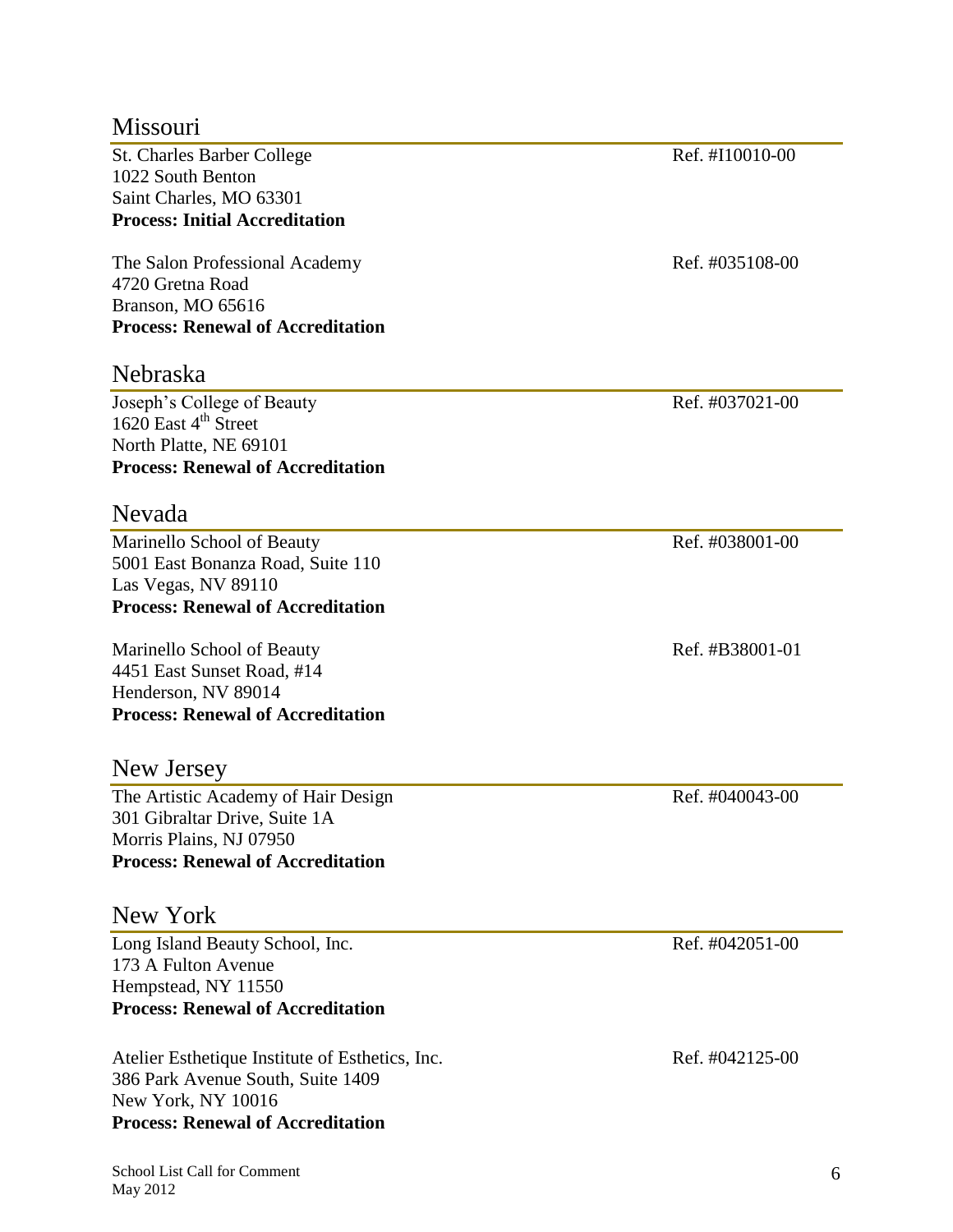#### North Carolina

| <b>Empire Beauty School</b>              | Ref. #043001-00 |
|------------------------------------------|-----------------|
| 11032 East Independence Boulevard        |                 |
| Matthews, NC 28105                       |                 |
| <b>Process: Renewal of Accreditation</b> |                 |
|                                          |                 |
| <b>Empire Beauty School</b>              | Ref. #B43001-01 |
| 10075 Weddington Road                    |                 |
| Concord, NC 28027                        |                 |
| <b>Process: Renewal of Accreditation</b> |                 |
|                                          |                 |
| <b>Empire Beauty School</b>              | Ref. #B43001-02 |
| 8700 Pineville- Matthews Road, Suite 700 |                 |
|                                          |                 |
| Charlotte, NC 28226                      |                 |
| <b>Process: Renewal of Accreditation</b> |                 |
| Mitchell's Hair Styling Academy          | Ref. #043013-00 |
| 1021 North Spence Avenue                 |                 |
| Goldsboro, NC 27534                      |                 |
| <b>Process: Renewal of Accreditation</b> |                 |
|                                          |                 |
| Regina's College of Beauty               | Ref. #043039-00 |
| 1201 Stafford Street, Suite B            |                 |
| <b>Monroe, NC 28110</b>                  |                 |
|                                          |                 |
| <b>Process: Renewal of Accreditation</b> |                 |
| Regina's College of Cosmetology          | Ref. #B43039-01 |
| 801 English Road                         |                 |
| High Point, NC 27262                     |                 |
| <b>Process: Renewal of Accreditation</b> |                 |
|                                          |                 |
| Regina's College of Cosmetology          | Ref. #B43039-02 |
| 2615 Freedom Drive #3                    |                 |
| Charlotte, NC 28208                      |                 |
|                                          |                 |
| <b>Process: Renewal of Accreditation</b> |                 |
|                                          |                 |

### Ohio

Moler Pickens Beauty College Ref. #045071-00 5951-S Boymel Drive Fairfield, OH 45014 **Process: Renewal of Accreditation**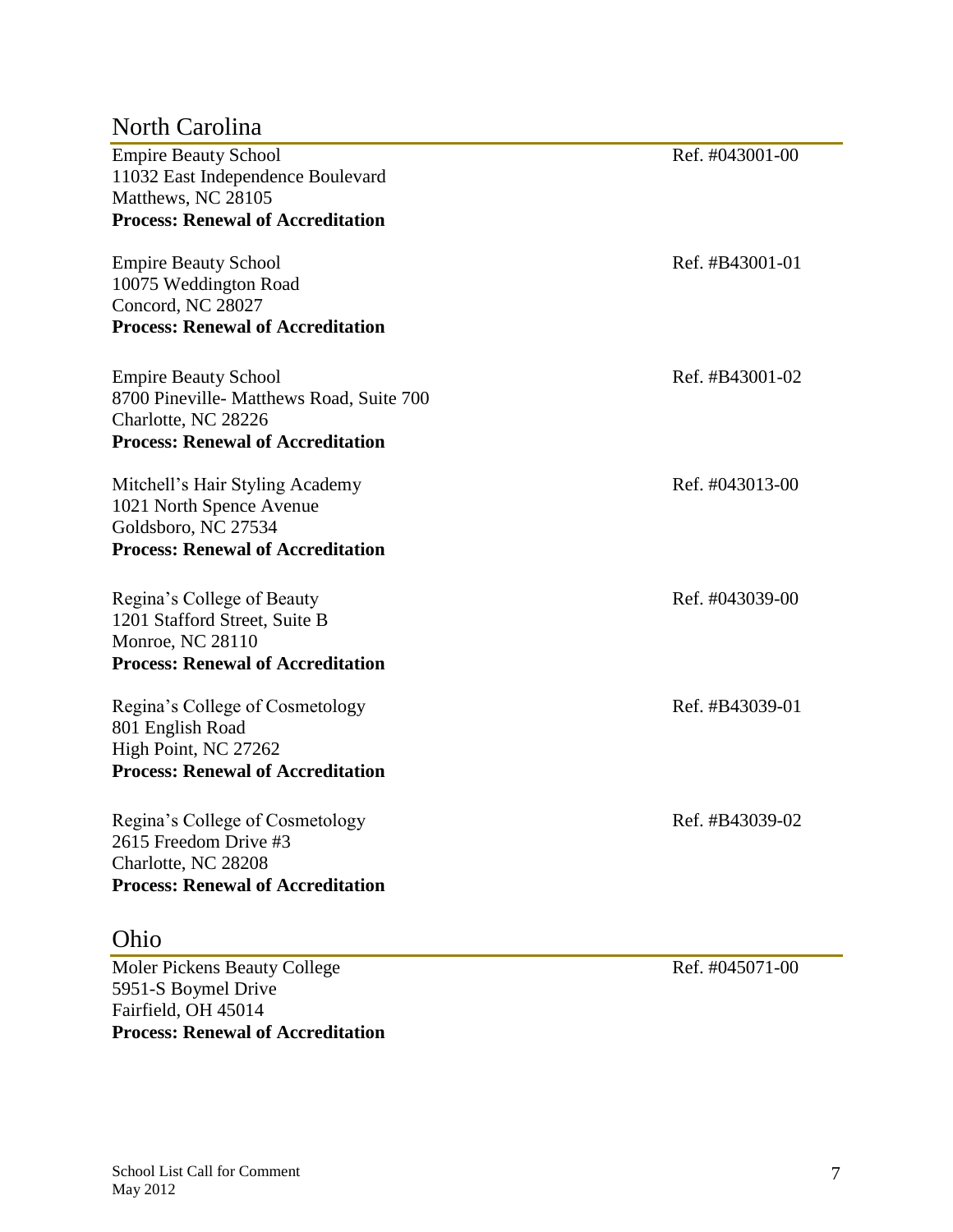| Oklahoma                                           |                 |  |  |
|----------------------------------------------------|-----------------|--|--|
| Technical Institute of Cosmetology Arts & Sciences | Ref. #046055-00 |  |  |
| 822 East 6 <sup>th</sup> Street                    |                 |  |  |
| Tulsa, OK 74120                                    |                 |  |  |
| <b>Process: Renewal of Accreditation</b>           |                 |  |  |
| Pennsylvania                                       |                 |  |  |
| Fountain of Youth Academy of Cosmetology           | Ref. #I11039-00 |  |  |
| 108 Scharberry Lane                                |                 |  |  |
| Mars, PA 16046                                     |                 |  |  |
| <b>Process: Initial Accreditation</b>              |                 |  |  |
| <b>Stroudsburg School of Cosmetology</b>           | Ref. #048074-00 |  |  |
| 100 North Eighth Street                            |                 |  |  |
| Stroudsburg, PA 18360                              |                 |  |  |
| <b>Process: Renewal of Accreditation</b>           |                 |  |  |
| <b>Puerto Rico</b>                                 |                 |  |  |
| <b>Institute of Beauty Careers</b>                 | Ref. #062018-00 |  |  |
| Ave. Llorens Torres #199                           |                 |  |  |
| Esq. Coll y Toste                                  |                 |  |  |
| Arecibo, PR 00613                                  |                 |  |  |
| <b>Process: Renewal of Accreditation</b>           |                 |  |  |
| <b>Institute of Beauty Careers</b>                 | Ref. #B62018-01 |  |  |
| Calle Kinley #21                                   |                 |  |  |
| Manati, PR 00674                                   |                 |  |  |
| <b>Process: Renewal of Accreditation</b>           |                 |  |  |
| Tennessee                                          |                 |  |  |
| Franklin Hair Academy School of Cosmetology        | Ref. #052072-00 |  |  |
| 595 Hillsboro Road, Suite 325                      |                 |  |  |
| Franklin, TN 37064                                 |                 |  |  |
| <b>Process: Renewal of Accreditation</b>           |                 |  |  |
| Texas                                              |                 |  |  |
| Conlee's College of Cosmetology                    | Ref. #053079-00 |  |  |
| 320 W. Water Street, Suite E                       |                 |  |  |
| Kerrville, TX 78028                                |                 |  |  |
| <b>Process: Renewal of Accreditation</b>           |                 |  |  |
| International Beauty College #3                    | Ref. #053139-00 |  |  |
| 1225 Beltline Road, Suite 7                        |                 |  |  |
| Garland, TX 75040                                  |                 |  |  |
| <b>Process: Renewal of Accreditation</b>           |                 |  |  |
|                                                    |                 |  |  |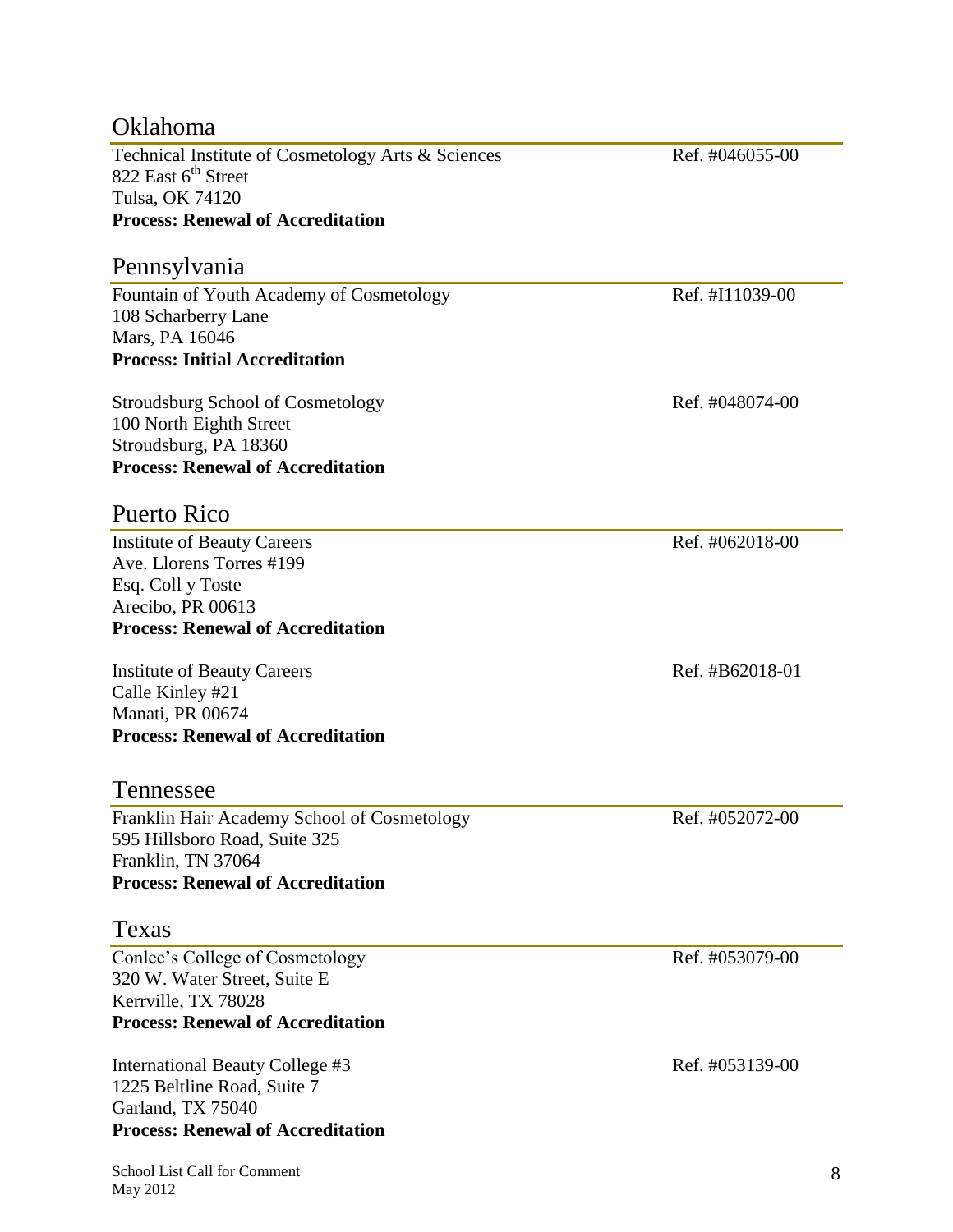#### Virginia

Wards Corner Beauty Academy **Ref.** #056017-00 7525 Tidewater Drive Norfolk, VA 23505 **Process: Renewal of Accreditation**

Wards Corner Beauty Academy **Ref.** #B56017-01 544 Newtown Road #160-100 Virginia Beach, VA 23462 **Process: Renewal of Accreditation**

#### Washington

Gene Juarez Beauty Schools LLC Ref. #057030-00  $107158$ <sup>th</sup> Avenue NE Seattle, WA 98125 **Process: Renewal of Accreditation**

Gene Juarez Beauty Schools LLC Ref. #B57030-01 2222 South 314<sup>th</sup> Street Federal Way, WA 98003 **Process: Renewal of Accreditation**

Stylemasters College of Hair Design Ref. #057034-00 1224 Commerce Longview, WA 98632 **Process: Renewal of Accreditation**

#### Wisconsin

Advanced College of Cosmetology Ref. #059045-00 25 West Main Street Waupun, WI 53963 **Process: Renewal of Accreditation**

First Class Cosmetology School Ref. #059046-00 306 State Street Beloit, WI 53511 **Process: Renewal of Accreditation**